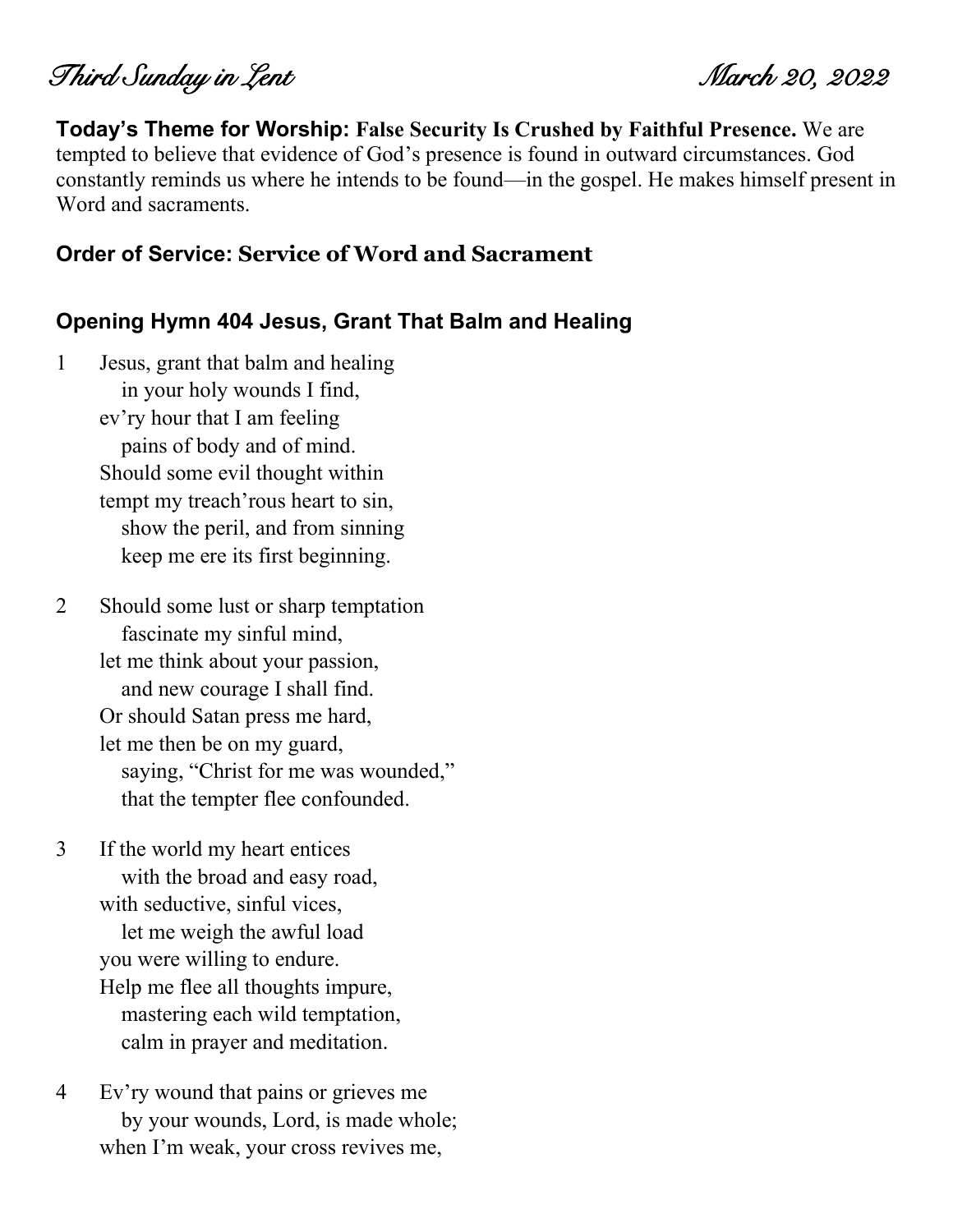granting new life to my soul. Yes, your comfort renders sweet ev'ry bitter cup I meet; for your all-atoning passion has procured my soul's salvation.

5 O my God, my rock and tower, grant that in your death I trust, knowing death has lost its power since you crushed it in the dust. Savior, let your agony ever help and comfort me; when I die be my protection, light and life and resurrection.

> Text: tr. composite; Johann Heermann, 1585–1647, abr. Text: Public domain

## **Order of Service: Service of Word and Sacrament**

- P: The grace of our Lord + Jesus Christ and the love of God and the fellowship of the Holy Spirit be with you.
- **C: And also with you.**

#### **Confession of Sins**

- P: God invites us to come into his presence and worship him with humble and penitent hearts. Therefore, let us acknowledge our sinfulness and ask him to forgive us.
- **C: Holy and merciful Father, I confess that I am by nature sinful, and that I have disobeyed you in my thoughts, words, and actions. I have done what is evil and failed to do what is good. For this I deserve your punishment both now and in eternity. But I am truly sorry for my sins, and trusting in my Savior Jesus Christ, I pray: Lord, have mercy on me, a sinner.**
- P: God, our heavenly Father, has been merciful to us and has given his only Son to be the atoning sacrifice for our sins. Therefore, as a called servant of Christ and by his authority, I forgive you all your sins in the name of the Father and of the Son + and of the Holy Spirit.

#### **C: Amen.**

#### **Lord, Have Mercy**

P: For all that we need in life and for the wisdom to use all your gifts with gratitude and joy, hear our prayer, O Lord.

#### **C:** ♬ **Lord, have mer-cy.**

- P: For the steadfast assurance that nothing can separate us from your love and for the courage to stand firm against the assaults of Satan and every evil, hear our prayer, O Christ.
- **C:** ♬ **Christ, have mer-cy.**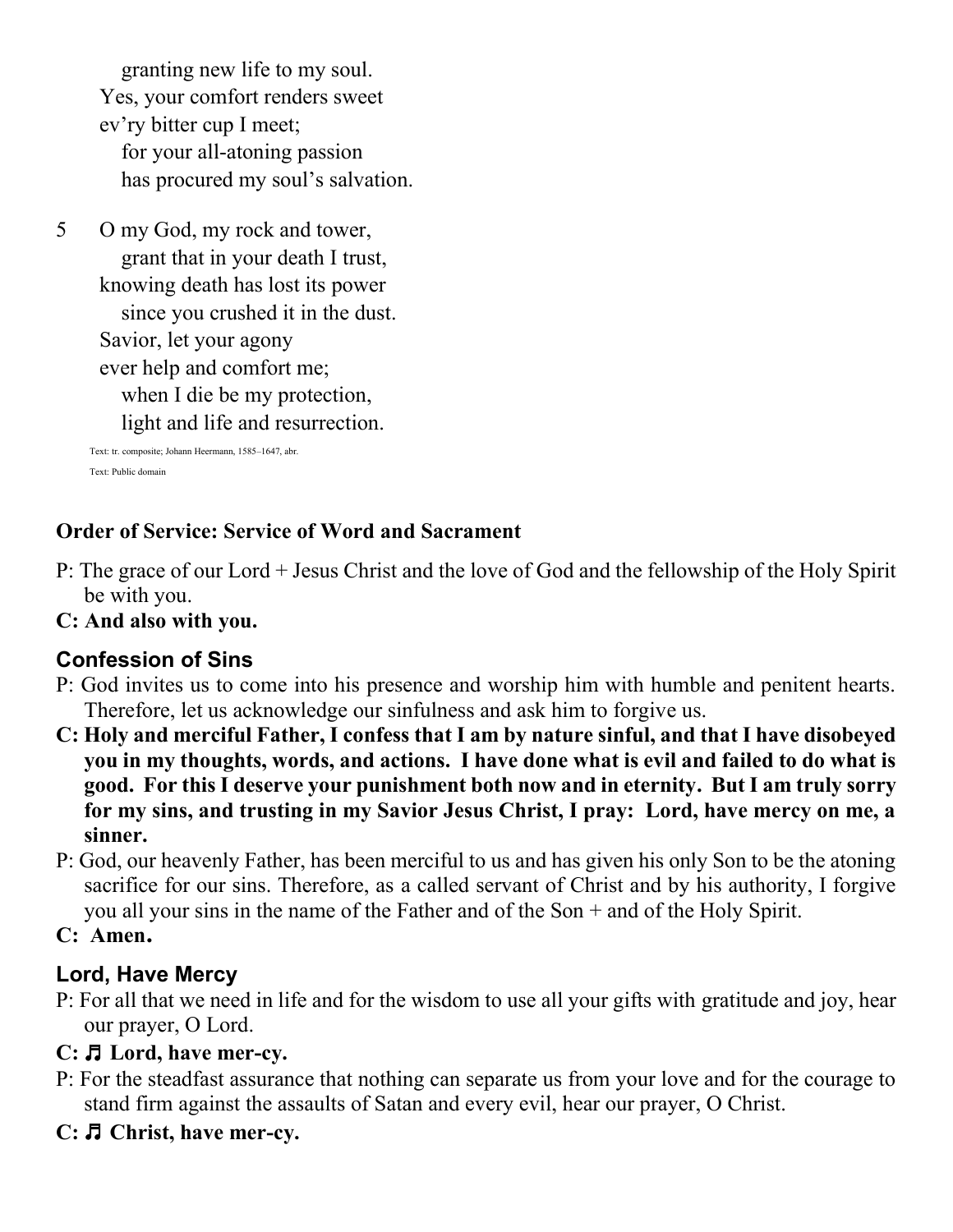P: For the well-being of your holy Church in all the world and for those who offer here their worship and praise, hear our prayer, O Lord.

## **C:** ♬ **Lord, have mer-cy.**

P: Merciful God, maker and preserver of life, uphold us by your power and keep us in your tender care:

## **C:** ♬ **A-men.**

P: The works of the Lord are great and glorious; his name is worthy of praise.

# ♬ **O Lord, Our Lord**

O Lord, our Lord, how glo-rious is your name in all the earth. Al-might-y God, mer-ci-ful Father, you crown our life with your love.

You take a-way our sin; you com-fort our spir-it; you make us pure and ho-ly in your sight. You did not spare your on-ly Son, but gave him up for us all. O Lord, our Lord, how glo-rious is your name in all the earth.

O Son of God, e-ter-nal Word of the Fa-ther, you came to live with us; you made your Fa-ther known; you washed us from our sins in your own blood.

You are the King of glo-ry; you are the Lord!

O Lord, our Lord, how glo-rious is your name in all the earth.

# **Prayer of the Day**

P: Let us Pray.

O God, whose glory it is always to have mercy, be gracious to all who have gone astray from your ways, and bring them again with penitent hearts and steadfast faith to embrace and hold fast the unchangeable truth of your Word; through your Son, Jesus Christ our Lord, who lives and reigns with you and the Holy Spirit, one God, now and forever. **C:** ♬ **Amen.**

## **First Lesson: Exodus 3:1-15**

**3** Now Moses was shepherding the flock of Jethro, his father-in-law, a priest of Midian, and he led the flock to the far side of the wilderness and came to Horeb, the mountain of God. <sup>2</sup>The Angel of the LORD appeared to him in blazing fire from within a bush. Moses saw that the bush was on fire, but the bush was not burning up. <sup>3</sup>So he said, "I will go over and look at this amazing sight—to find out why the bush is not burning up."

<sup>4</sup>When the LORD saw that Moses had gone over to take a look, God called to him from the middle of the bush and said, "Moses! Moses!"

Moses said, "I am here."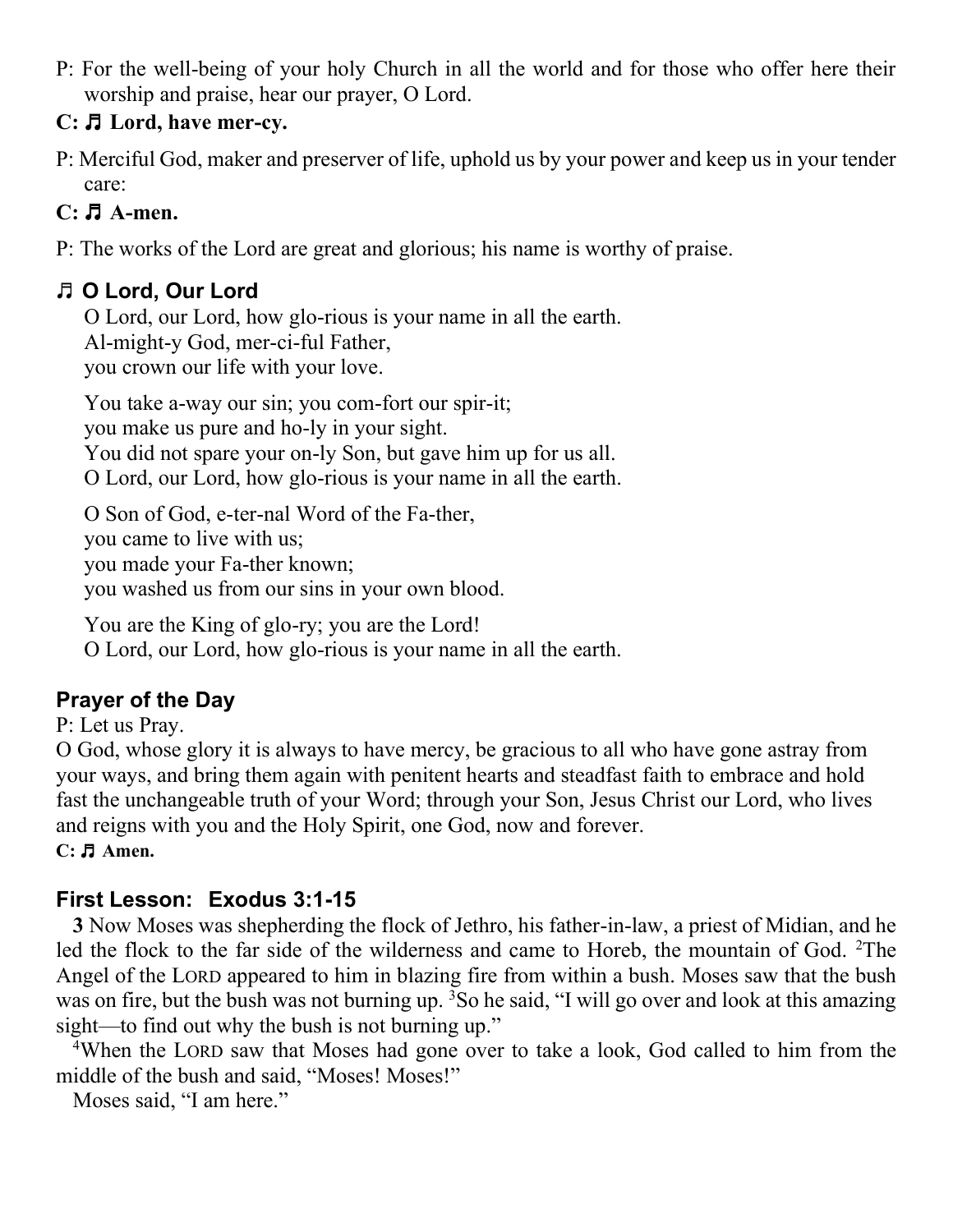$5$ The LORD said, "Do not come any closer. Take your sandals off your feet, for the place where you are standing is holy ground." <sup>6</sup>He then said, "I am the God of your fathers, the God of Abraham, the God of Isaac, and the God of Jacob."

Moses hid his face, because he was afraid to look at God.

<sup>7</sup>The LORD said, "I have certainly seen the misery of my people in Egypt, and I have heard their cry for help because of their slave drivers. Yes, I am aware of their suffering. <sup>8</sup>So I have come down to deliver them from the hand of the Egyptians and to bring them up out of that land to a good and spacious land, to a land flowing with milk and honey, to the place of the Canaanites, the Hittites, the Amorites, the Perizzites, the Hivites, and the Jebusites. <sup>9</sup>Now indeed, the Israelites' cry for help has come to me. Yes, I have seen how the Egyptians are oppressing them.  $10$ Come now, I will send you to Pharaoh to bring my people, the Israelites, out of Egypt."

<sup>11</sup>But Moses said to God, "Who am I, that I should go to Pharaoh, and that I should bring the Israelites out of Egypt?"

 $12$ So he said, "I will certainly be with you. This will be the sign to you that I have sent you: When you have brought the people out of Egypt, you will serve God on this mountain."

 $13$ But Moses said to God, "If I go to the Israelites and say to them, 'The God of your fathers has sent me to you,' and they ask me, 'What is his name?' what should I say to them?"

<sup>14</sup>So God replied to Moses, "I AM WHO I AM." He also said, "You will say this to the Israelites: I AM has sent me to you."

<sup>15</sup>God also told Moses, "Say this to the Israelites: 'The LORD, the God of your fathers—the God of Abraham, the God of Isaac, and the God of Jacob—has sent me to you. This is my name forever, and this is how I am to be remembered from generation to generation.'

### **Hymn of Praise 778 Father, We Praise You**

- 1 Father, we praise you, now the night is over, active and watchful, standing now before you; singing, we offer prayer and meditation: thus we adore you.
- 2 Monarch of all things, fit us for your mansions; banish our weakness, health and wholeness sending; bring us to heaven, where your saints united joy without ending.
- 3 All-holy Father, Son, and equal Spirit, Trinity blessèd, send us your salvation; yours is the glory, gleaming and resounding through all creation.

Text: tr. Percy Dearmer, 1867–1936; attr. Gregory I, c. 540–604 Text: Public domain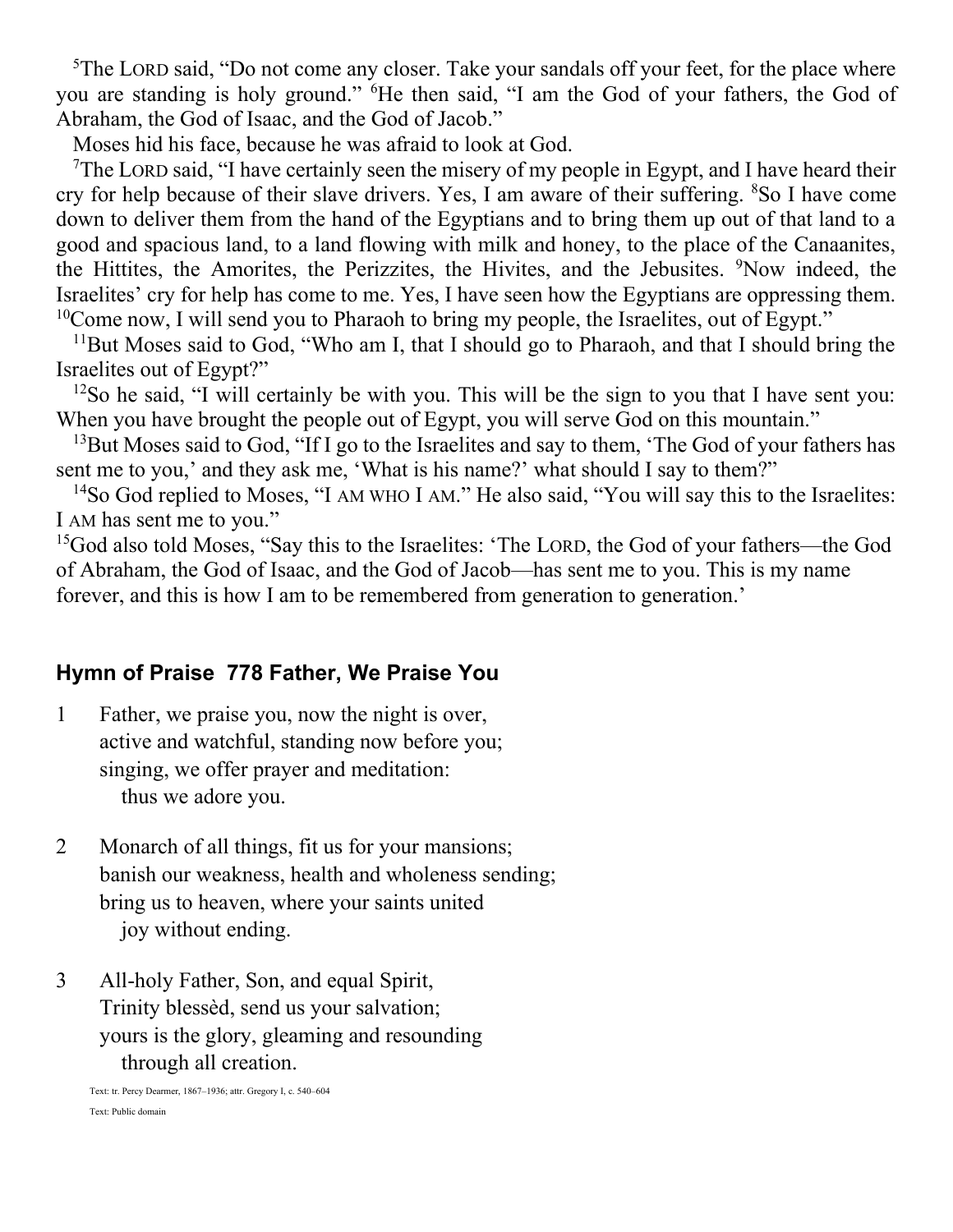### **Second Lesson: 1 Corinthians 10:1-13**

For I do not want you to be unaware, brothers, that our fathers were all under the cloud and all passed through the sea, <sup>2</sup> and they were all baptized into Moses in the cloud and in the sea. <sup>3</sup>They all ate the same spiritual food <sup>4</sup> and all drank the same spiritual drink, for they drank from the spiritual rock that accompanied them—and that rock was Christ! <sup>5</sup>Nevertheless, God was not pleased with most of them. He had them die in the wilderness.

<sup>6</sup>Now these things took place as examples to warn us not to desire evil things the way they did. <sup>7</sup>Do not become idolaters like some of them—as it is written, "The people sat down to eat and drink, and got up to celebrate wildly." <sup>8</sup>And let us not commit sexual immorality, as some of them did, and in one day twenty-three thousand fell. <sup>9</sup>Let us not put Christ to the test, as some of them did, and so were being destroyed by the serpents. <sup>10</sup>And do not grumble, as some of them grumbled, and were destroyed by the destroyer.  $^{11}$ All these things that were happening to them had meaning as examples, and they were written down to warn us, to whom the end of the ages has come.

 $12$ So let him who thinks he stands be careful that he does not fall.  $13$ No testing has overtaken you except ordinary testing. But God is faithful. He will not allow you to be tested beyond your ability, but when he tests you, he will also bring about the outcome that you are able to bear it.

#### **Verse** 2 Peter 3:9

**P:** He is patient with you, not wanting anyone to perish, but everyone to come to repentance.

### **Gospel Lesson: Luke 13:1-9**

At that time there were some present who told Jesus about the Galileans whose blood Pilate had mixed with their sacrifices. <sup>2</sup>He answered them, "Do you think that these Galileans were worse sinners than all the other Galileans because they suffered these things? <sup>3</sup>I tell you, no. But unless you repent, you will all perish too. <sup>4</sup>Or those eighteen who were killed when the tower in Siloam fell on them—do you think that they were worse sinners than all the people living in Jerusalem? <sup>5</sup>I tell you, no. But unless you repent, you will all perish too."

<sup>6</sup>He told them this parable: "A man had a fig tree planted in his vineyard. He came looking for fruit on it, but he did not find any. <sup>7</sup>So he said to the gardener, 'Look, for three years now I have come looking for fruit on this fig tree, and I have found none. Cut it down. Why even let it use up the soil?' <sup>8</sup>But the gardener replied to him, 'Sir, leave it alone this year also, until I dig around it and put fertilizer on it. <sup>9</sup>If it produces fruit next year, fine. But if not, then cut it down."

## **Hymn of the Day: 712 Delay Not! Delay Not**

1 Delay not! Delay not! O sinner, draw near! The waters of life are now flowing for you. No price is demanded, the Savior is here; redemption is purchased, God's promise is true.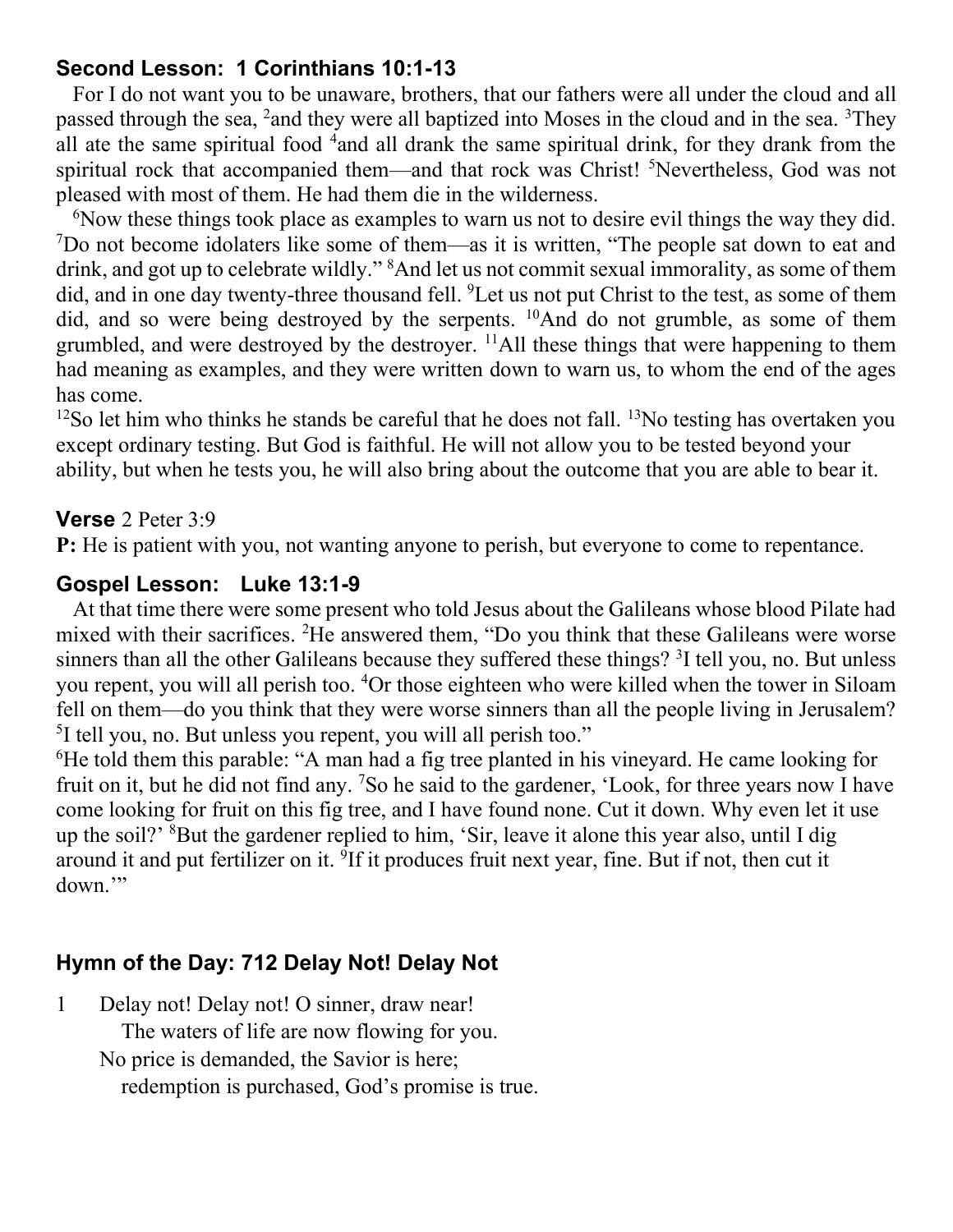- 2 Delay not! Delay not, O sinner, to come, for mercy still lingers and calls you today. Its voice is not heard in the vale of the tomb; its message, unheeded, will soon pass away.
- 3 Delay not! Delay not! The Spirit of grace, long grieved and resisted, may take his sad flight and leave you in darkness to finish your race, to sink in the gloom of eternity's night.
- 4 Delay not! Delay not! Why longer abuse the love and compassion of Jesus, your God? A fountain is opened—how can you refuse?

Come, wash and be cleansed in his pardoning blood.

Text: Thomas Hastings, 1784–1872, alt. Text: Public domain

## **Sermon**

#### **Nicene Creed**

We believe in one God, the Father, the Almighty, maker of heaven and earth, of all that is, seen and unseen.

We believe in one Lord, Jesus Christ, the only Son of God, eternally begotten of the Father, God from God, Light from Light, true God from true God, begotten, not made, of one being with the Father.

Through him all things were made. For us and for our salvation, he came down from heaven, was incarnate of the Holy Spirit and the virgin Mary, and became fully human. For our sake he was crucified under Pontius Pilate. He suffered death and was buried. On the third day he rose again in accordance with the Scriptures.

He ascended into heaven and is seated at the right hand of the Father. He will come again in glory to judge the living and the dead, and his kingdom will have no end.

We believe in the Holy Spirit, the Lord, the giver of life, who proceeds from the Father and the Son, who in unity with the Father and the Son is worshiped and glorified, who has spoken through the prophets. We believe in one holy Christian and apostolic Church. We acknowledge one baptism for the forgiveness of sins. We look for the resurrection of the dead and the life of the world to come. Amen.

## **Offering Prayer**

## **Offering**

You can give your offerings from your smartphone with the new **Vanco Mobile** app, which can be downloaded for free at Google Play or the App Store. You can also give at [holytrinitylutheranwyoming.com](http://holytrinitylutheranwyoming.com/) by clicking the Offerings link at the top of the page. If you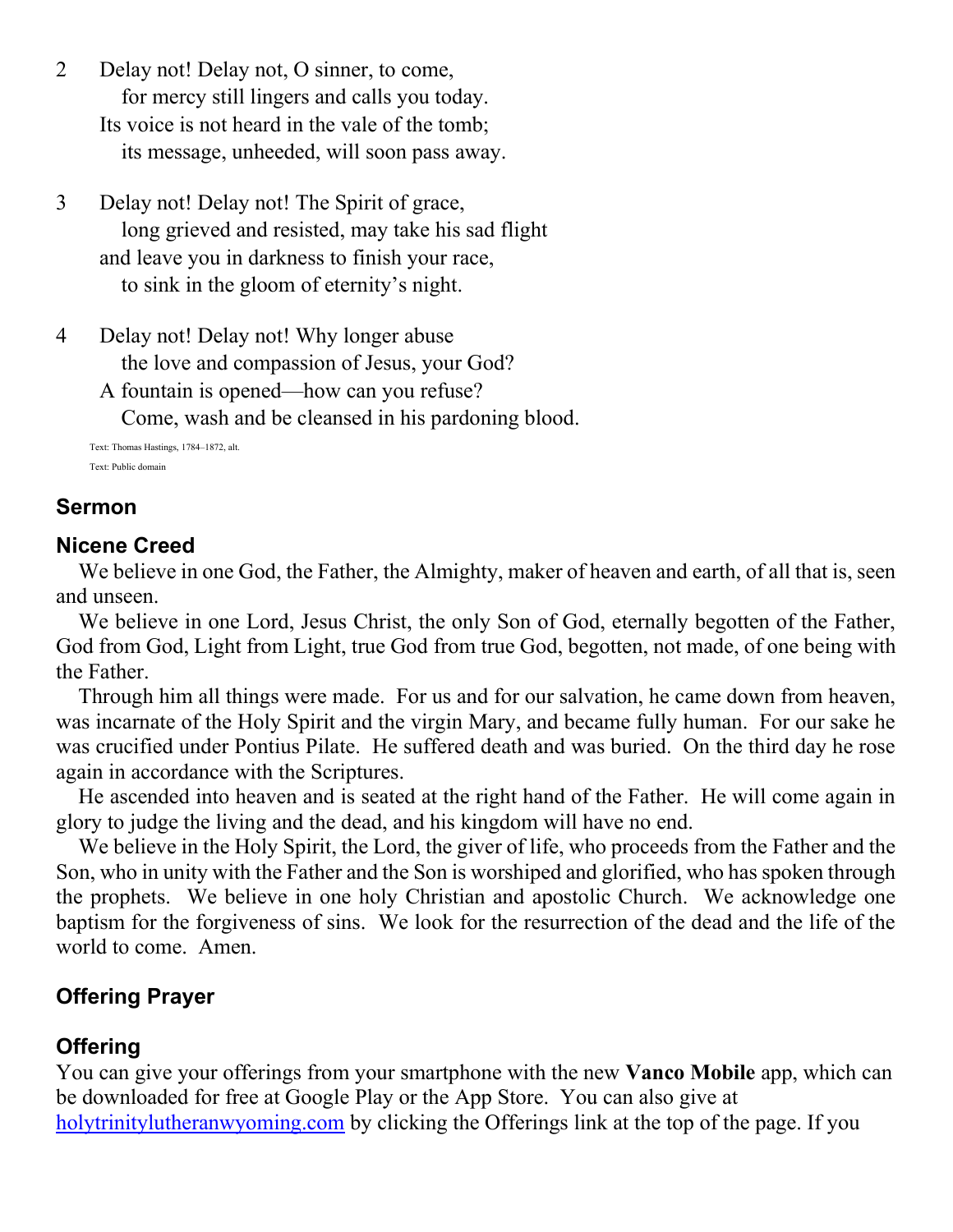have any questions about any of these options, please contact Dave Vogel at [financialsecretary@holytrinity-wels.net](mailto:financialsecretary@holytrinity-wels.net) or 616-808-6320.



**Prayer of the Church**

## **Lord's Prayer**

**Our Father in heaven, hallowed be your name, your kingdom come, your will be done on earth as in heaven. Give us today our daily bread. Forgive us our sins, as we forgive those who sin against us. Lead us not into temptation, but deliver us from evil. For the kingdom, the power, and the glory are yours now and forever. Amen.**

## **The Sacrament**

P: The Lord be with you. **C:** ♬ **And also with you.**

P: Lift up your hearts. **C:** ♬ **We lift them up to the Lord.**

P: Let us give thanks to the Lord our God.

## **C:** ♬ **It is right to give him thanks and praise.**

P: Praise to the God and Father of our Lord Jesus Christ! In love he has blessed us with every spiritual blessing. When the time had fully come, he sent his Son, born of a woman, born under the law, to redeem those under the law, that we might receive the full rights of sons. Now have come the salvation and the power and the kingdom of our God and the authority of his Christ. To him who sits on the throne and to the Lamb be praise and thanks and honor and glory for ever and ever.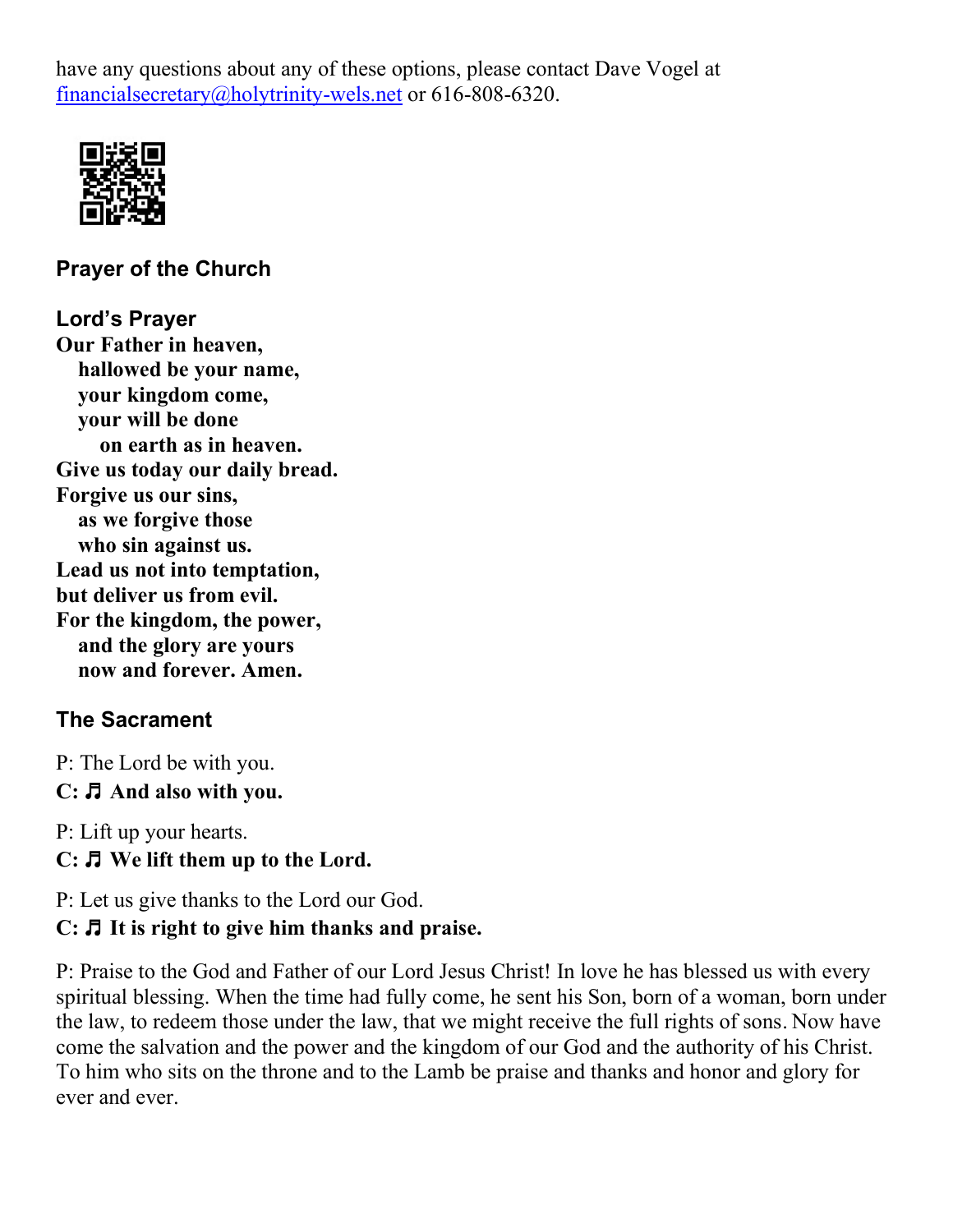## ♬ **Holy, Holy, Holy**

Ho-ly, ho-ly, ho-ly is the Lord of hosts. The whole earth is full of your glo-ry.

You are my God, and I will ex-alt you. I will give you thanks, for you have be-come my sal-va-tion. Ho-ly, ho-ly, ho-ly is the Lord of hosts. The whole earth is full of your glo-ry.

## **Words of Institution**

P: Our Lord Jesus Christ, on the night he was betrayed, took bread; and when he had given thanks, he broke it and gave it to his disciples, saying "Take and eat; this is my body, which is given for you. Do this in remembrance of me."

Then he took the cup, gave thanks, and gave it to them, saying, "Drink from it all of you; this is my blood of the new covenant, which is poured out for you for the forgiveness of sins. Do this, whenever you drink it, in remembrance of me."

P: The peace of the Lord be with you always.

## **C:** ♬ **A-men.**

## ♬ **O Christ, Lamb Of God**

O Christ, Lamb of God, you take a-way the sin of the world; have mer-cy on us.

O Christ, Lamb of God, you take a-way the sin of the world; have mer-cy on us. O Christ, Lamb of God, you take a-way the sin of the world; grant us your peace. A-men.

## **Distribution Hymn: 653 Lord, to You I Make Confession**

1 Lord, to you I make confession: I have sinned and gone astray; I have multiplied transgression, chosen for myself my way. Led by you to see my errors, Lord, I tremble at your terrors.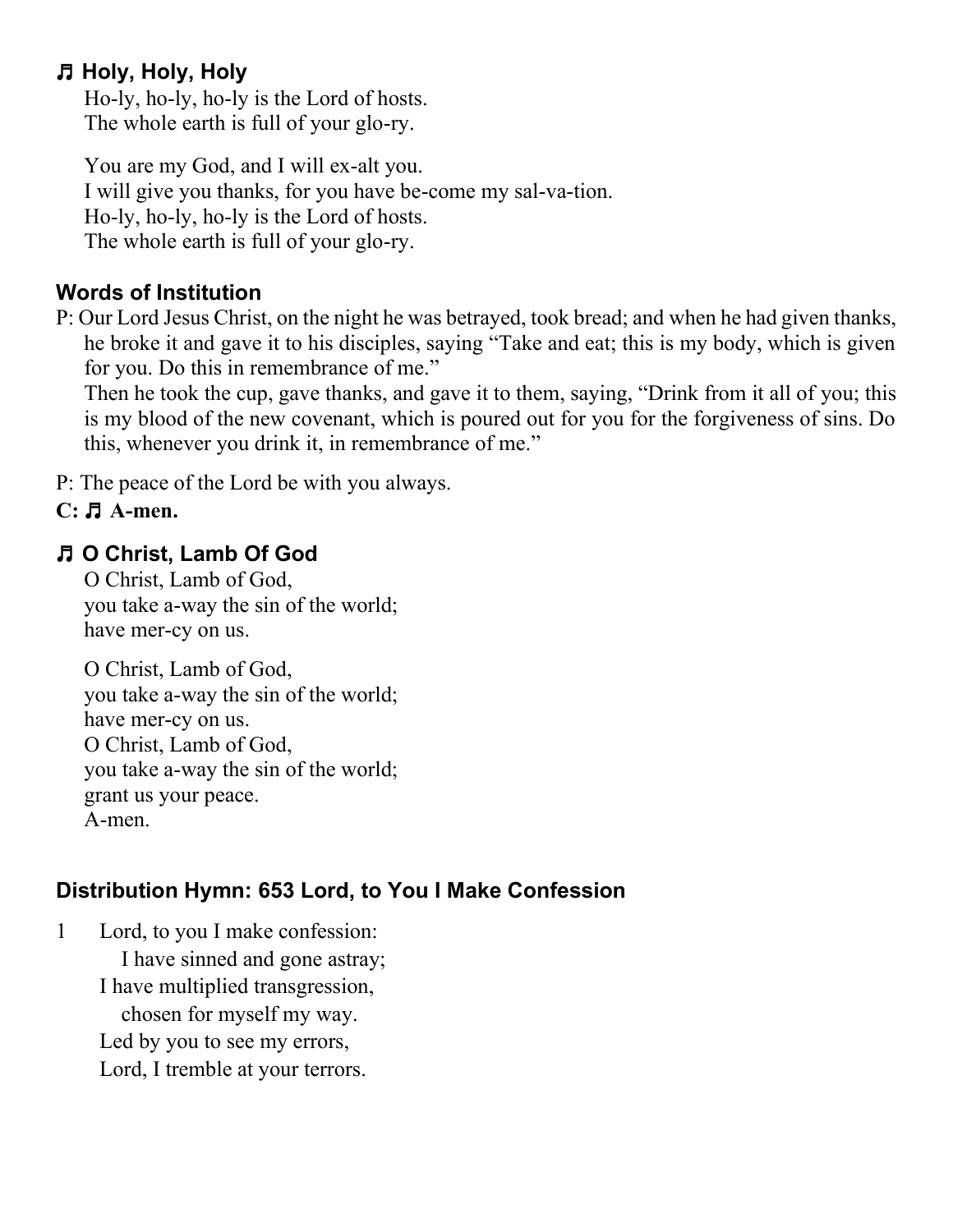- 2 Yet, though conscience' voice appall me, Father, I will seek your face. Though your child I dare not call me, yet receive me to your grace. Do not for my sins forsake me, do not let your wrath o'ertake me.
- 3 For your Son has suffered for me, giv'n himself to rescue me, died to save me and restore me, reconciled and set me free. Jesus' cross alone can vanquish these dark fears and soothe this anguish.
- 4 Lord, on you I cast my burden sink it in the deepest sea! Let me know your gracious pardon, cleanse me from iniquity. Let your Spirit leave me never, make me only yours forever.

Text: tr. Catherine Winkworth, 1827–1878, alt.; Johann Franck, 1618–1677, abr. Text: Public domain

## **Thank the Lord**

Thank the Lord and sing his praise. Tell ev-'ry-one what he has done.

Let all who seek the Lord re-joice And proud-ly bear his name. He re-news his prom-is-es and leads his peo-ple forth in joy with shouts of thanks-giv-ing.

Al-le-lu-ia! Al-le-lu-ia!

## **Prayer**

- P: Hear the prayer of your people, O Lord, that the lips which have praised you here may glorify you in the world, that the eyes which have seen the coming of your Son may long for his coming again, and that all who have received in his true body and blood the pledge of your forgiveness may be restored to live a new and holy life, through Jesus Christ, our Lord, who lives and reigns with you and the Holy Spirit, one God, now and forever.
- **C: A-men.**

## **Blessing**

M: Brothers and sisters, go in peace. Live in harmony with one another. Serve the Lord with gladness.